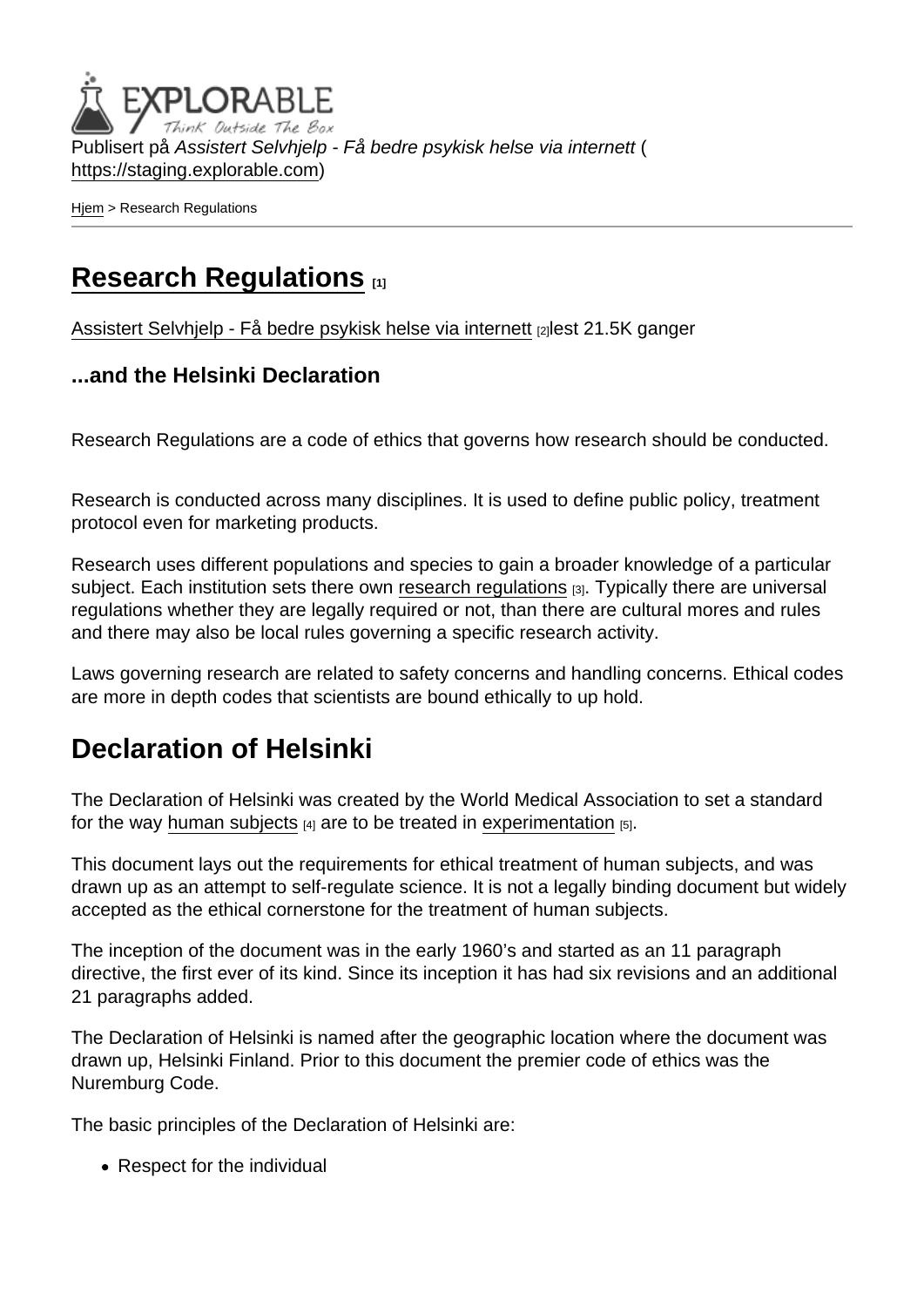- Respect for the individuals right to make determinations and make informed decisions regarding participation in the research both before and during the research
- The individuals welfare always takes precedence over society or scientific needs
- Ethical considerations must always take precedence over laws and regulations
- If an individual is not able to grant consent or is a minor, than consent for participation should be sought from the guardian who is acting in the individuals best interest.

Basic principles regarding research in general:

- Research should be based on a through knowledge of the scientific background
- Research should offer a reasonable benefit to the population involved in the research
- Risks and benefits of the research should be carefully analyzed and should not cause further harm
- Research should be conducted by suitably trained investigators
- Research findings should be shared and made publicly accessible

## Examples

There are other guidelines but the above are the basic principles. Prior to the 1940's there were no universal guidelines in place for research practices. Some of the research that took place then would never be permitted today. Take a look!

One of the most famous is the [Tuskegee Study](https://staging.explorable.com/tuskegee-syphilis-study)  $[6]$ .

And this one is clearly not ethical:

Project MKULTRA, or MK-ULTRA, was the code name for a CIA mind-control research program, run by the Office of Scientific Intelligence, that began in the early 1950s and continued at least through the late 1960s. There is much published evidence that the project involved the surreptitious use of many types of drugs, as well as other methodologies, to manipulate individual mental states and to alter brain function.

Experiments included administering LSD to CIA employees, military personnel, doctors, other government agents, prostitutes, mentally ill patients, and members of the general public in order to study their reactions. LSD and other drugs were usually administered without the subject's knowledge and informed consent, a violation of the Nuremberg Code that the U.S. agreed to follow after WWII.

Source: ["Top 10 Evil Human Experiments"](http://listverse.com/2008/03/14/top-10-evil-human-experiments/) [7]

Two other prime examples are [Project 4.1](http://en.wikipedia.org/wiki/Project_4.1)  $_{[8]}$  and the [Monster Study](http://en.wikipedia.org/wiki/The_Monster_Study)  $_{[9]}$ .

These studies now seem archaic, and impossible that they could have occurred, but they did and they took place in the name of science. These examples are prime examples of the need for a code of ethics that goes beyond what the law lays out. Even with the codes in place there are still instances where unethical experimentation continues: